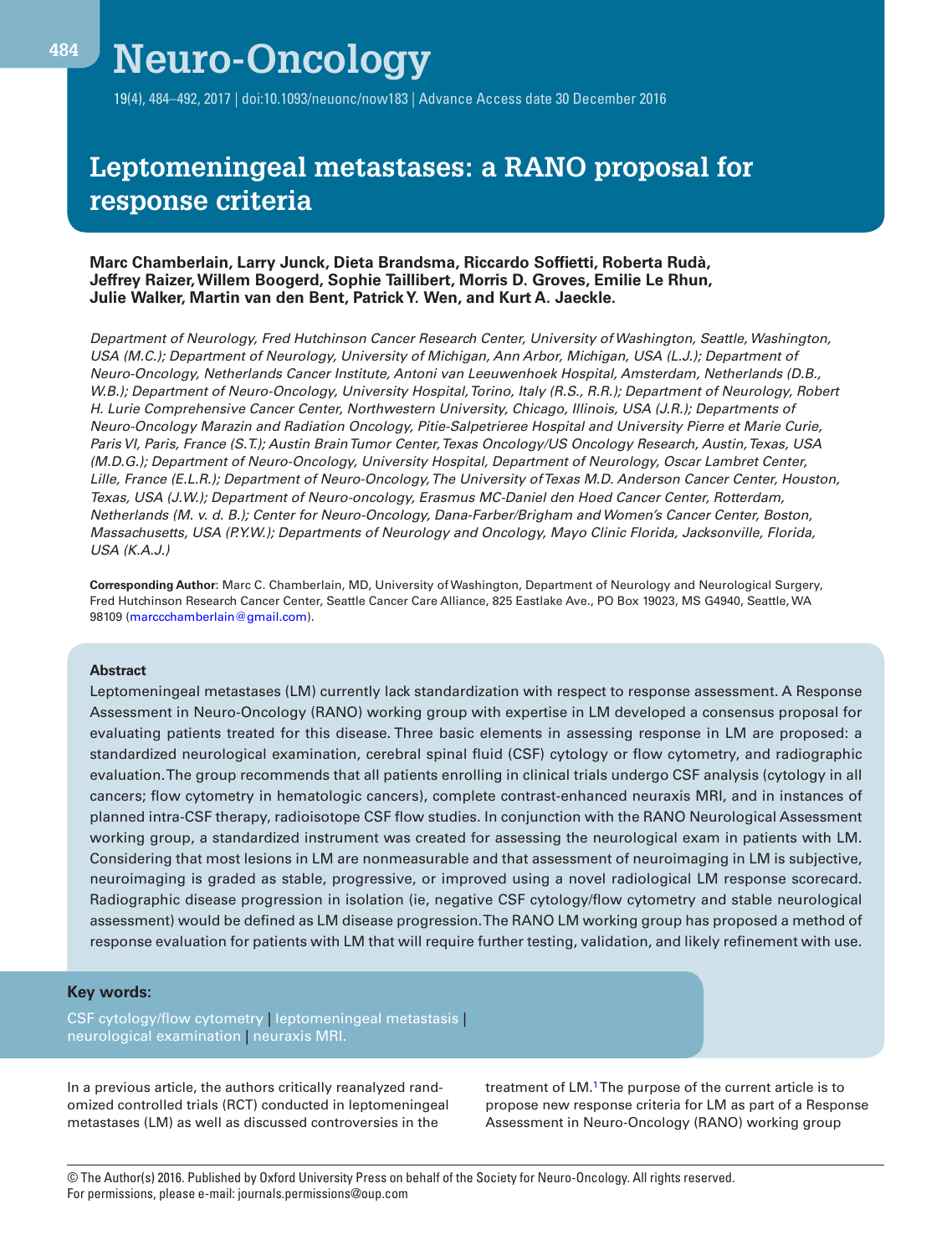initiative. The goal of the proposed response criteria is to standardize assessment of treatment of patients with LM in clinical trials, which would be of practical use outside of clinical trials. Three elements of treatment response in LM are universally recognized: the neurological examination, the cerebral spinal fluid (CSF) cytology or flow cytometry (FC) evaluation for the presence or absence of circulating tumor cells, and CNS imaging. Consequently, the RANO LM working group recommends that all patients enrolling in LM clinical trials undergo a complete standardized neurological examination ([Table 1](#page-2-0)), CSF analysis (including cytology in all cancers and FC in hematologic cancers), complete contrast-enhanced neuraxis (brain and spine) MRI, and radioisotope CSF flow studies (only in patients treated with intra-CSF therapy) at prespecified times. The majority of RCT in LM patients have utilized a combination of neurological examination and CSF cytology to determine response to treatment.<sup>2-8</sup> However, no standardized assessment has been used consistently in these studies. Although radiographic assessments were often used in the above-mentioned RCT, radiographic response or impact on treatment varied or was not clearly defined. Currently, there is no well-defined effect of corticosteroids with respect to signs or symptoms of LM or evidence of diminution in LM-related MRI contrast enhancement in patients with nonhematologic cancers. Consequently, steroid dose is not considered in the proposed response criteria for solid tumor-related LM. Steroids are, however, recognized to be oncolytic in hematologic cancers, and consequently steroid dose is considered in the proposed response criteria for LM due to hematologic cancers. It is recognized that corticosteroids have utility in patients with brain metastases as well as in patients with intra-CSF treatment-related neurotoxicity—for example, treatmentrelated chemical meningitis.

## **Neurological Assessment**

The RANO LM working group in conjunction with the RANO Neurological Assessment working group has created an instrument for assessing the neurological exam in patients with LM that will likely standardize response definitions in forthcoming LM trials and permit crosscomparison among trials  $(Table 1)$ .<sup>9</sup> This instrument will require prospective validation, is considered a work in progress, and likely will require future revisions as additional knowledge and use are gained. The domains selected in the standardized neurological examination reflect primary sites of disease involvement by LM. Additionally the neurological examination was designed to be simple so as to allow non-neurologists, including oncologists, nurse practitioners, and physician assistants, to use it. Progressive disease in LM based on neurological assessment is defined by a change of 2 or more levels in a given domain (eg, gait) or alternatively by a change to level 3 (or level 2 in domains defined by only 3 levels) in any one domain ([Table 1](#page-2-0)). It is acknowledged that attribution of disease progression can be challenging, since change in neurological function may also occur secondary to coexistent brain metastases, systemic disease progression, concurrent medications

(including corticosteroids), or treatment-related toxicity. As the majority of neurological deficits due to LM are fixed and irreversible, it is anticipated that best response to treatment usually will be stabilization of neurological function (ie, stable disease as assessed by neurological examination; [Table 2\)](#page-3-0). Transient neurological symptoms or deficits often are treatment related and do not represent progression of LM. Neurological examination is recommended to be determined at baseline in the conduct of a clinical trial and at the prespecified evaluation timepoints, preferably by a single examiner to minimize exam variability.

There is increasing evidence that patient-reported outcomes (PROs) and performance status are prognostic indicators of both progression-free survival and overall survival in various cancers, including primary and metastatic brain tumors. $10-13$  Cognitive and motor functioning as well as general symptoms are of prognostic importance in brain tumor patients.<sup>[10](#page-7-1),14</sup> Though there are no published reports of PROs as an indicator of treatment response in LM patients, intuitively it is likely that quality-of-life measures, along with neurological examination, may also provide valuable insight into overall treatment response and tolerance. Suggested but not included as response criteria for LM is incorporation of a symptom inventory such as the MD Anderson Cancer Center Symptom Inventory Brain Tumor Module (MDASI-BT) or the MD Anderson Cancer Center Symptom Inventory Spine Tumor Module (MDASI-SP), as currently there is no method to capture LM-relevant symptoms such as headache, nausea/vomiting, or seizures. Obtaining baseline PRO measures utilizing tools such as the MDASI-BT or MDASI-SP helps define symptoms such as pain or incontinence, and a quality-oflife measure such as the Functional Assessment of Cancer Therapy–Brain as an adjunct to the neurological examination likely would add value in overall assessment by measuring the impact of the disease as well as treatment.

## CSF Cytology/Flow Cytometry

CSF cytology is usually a qualitative analysis whereby results are reported as negative, atypical, suspicious, or positive[.15–18](#page-7-3) The majority of RCT have utilized a binary outcome measure, that is, either positive or negative such that an atypical report is considered negative and likewise a suspicious determination is considered positive. The RANO LM working group endorses this methodology. Furthermore, the committee is cognizant that quantitative CSF cytology might theoretically be a more accurate descriptor of treatment response but is rarely performed in practice and may not be valid for various reasons, including the vagaries of CSF flow dynamics. Therefore, at this time, response based on CSF cytology is considered when CSF converts from positive to negative (a complete CSF response) and in which a confirmatory determination is made from all sites (lumbar or ventricular) previously shown to be positive. In instances where a ventricular access device has been placed for intra-CSF chemotherapy administration, both sites (lumbar and ventricular) should be sampled to confirm a response. In addition, the duration of response is important. The working group believes a cytological response would be declared in instances where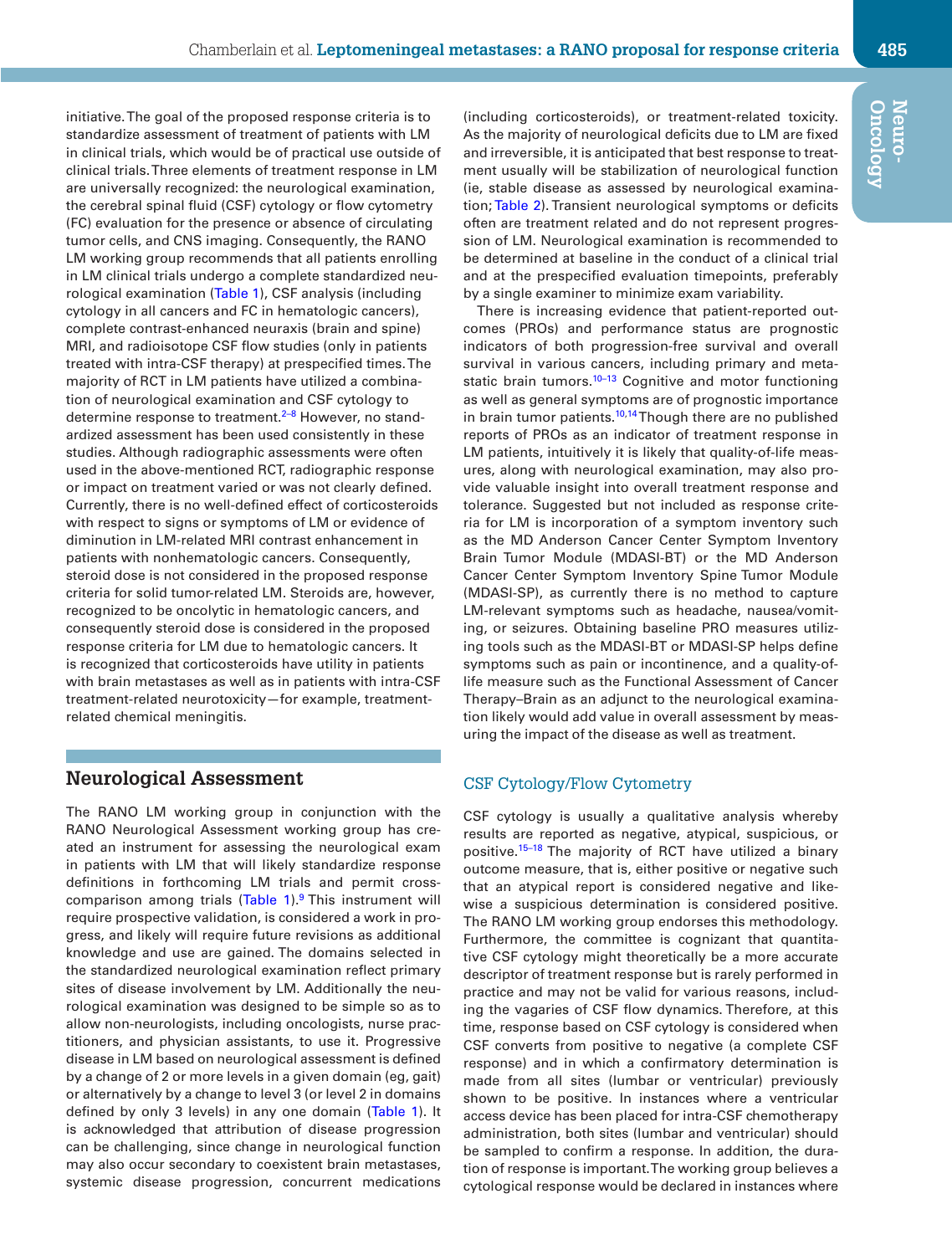<span id="page-2-0"></span>

| Table 1<br>Neurological examination (adapted from RANO Neurological Assessment group) |                                |                                                                                                                                                      |                                                                                                                                                                                              |                                                    |                                                                                                                                                                                                                                                                                                                                                                                                                               |  |  |
|---------------------------------------------------------------------------------------|--------------------------------|------------------------------------------------------------------------------------------------------------------------------------------------------|----------------------------------------------------------------------------------------------------------------------------------------------------------------------------------------------|----------------------------------------------------|-------------------------------------------------------------------------------------------------------------------------------------------------------------------------------------------------------------------------------------------------------------------------------------------------------------------------------------------------------------------------------------------------------------------------------|--|--|
| <b>Domain</b>                                                                         | <b>Level of Function Score</b> |                                                                                                                                                      | <b>Key Considerations</b>                                                                                                                                                                    |                                                    |                                                                                                                                                                                                                                                                                                                                                                                                                               |  |  |
|                                                                                       | $\mathbf{0}$                   | 1                                                                                                                                                    | $\overline{2}$                                                                                                                                                                               | 3                                                  |                                                                                                                                                                                                                                                                                                                                                                                                                               |  |  |
| Gait                                                                                  | Normal                         | Abnormal but<br>walks without<br>assistance                                                                                                          | Abnormal and<br>requires assistance<br>(companion, cane,<br>walker, etc.)                                                                                                                    | Unable to walk                                     | 1. Walking is ideally assessed by at least<br>10 steps.                                                                                                                                                                                                                                                                                                                                                                       |  |  |
| Strength                                                                              | Normal                         | Movement present<br>but decreased<br>against resistance                                                                                              | Movement present<br>but none against<br>resistance                                                                                                                                           | No movement                                        | 1. Each limb should be tested separately.<br>2. Recommend assess proximal (above<br>knee or elbow) and distal (below knee<br>or elbow) major muscle groups.<br>3. Score should reflect worst perform-<br>ing area.<br>4. Patients with preexisting level 3 func-<br>tion in one major muscle group/limb<br>at baseline can be scored based on<br>assessment of other major muscle<br>groups/limb.                             |  |  |
| Sensation                                                                             | Normal                         | Decreased but<br>aware of sensory<br>modality                                                                                                        | Unaware of sensory<br>modality                                                                                                                                                               |                                                    | 1. Recommend evaluating major body<br>areas separately (face, limbs, and<br>trunk).<br>2. Score should reflect worst perform-<br>ing area.<br>3. Sensory modality includes but is not<br>limited to light touch, pinprick, tem-<br>perature, and proprioception.<br>4. Patients with preexisting level 2<br>function in one major body area at<br>baseline can be scored based on<br>assessment of other major body<br>areas. |  |  |
| Vision                                                                                | Normal                         | Partial monocular<br>visual loss                                                                                                                     | Complete monocular<br>visual loss                                                                                                                                                            | <b>Bilateral visual</b><br>loss                    | 1. Patients who require corrective lenses<br>should be evaluated while wearing<br>corrective lenses.<br>2. Each eye should be evaluated, and<br>score should reflect worst performing<br>eye.                                                                                                                                                                                                                                 |  |  |
| Eye<br>movements                                                                      | Normal                         | Abnormality noted<br>in 1 direction of<br>gaze                                                                                                       | Abnormality noted<br>in more than 1 gaze<br>direction, but not all                                                                                                                           | Unable to move<br>the eye in any<br>gaze direction | 1. Test eye movements for each eye<br>individually.<br>2. The score will reflect the worst per-<br>forming eye (ie, the highest score).                                                                                                                                                                                                                                                                                       |  |  |
| Facial<br>strength                                                                    | Normal                         | Mild facial weakness<br><i>(nasolabial</i><br>fold flattening,<br>asymmetric smile,<br>decreased forehead<br>contraction, or<br>partial eye closure) | Severe facial weak-<br>ness (severe nasola-<br>bial fold flattening,<br>asymmetric smile with<br>limited or no move-<br>ment of face, incom-<br>plete eye closure, or<br>labial incompetence | <b>Bilateral facial</b><br>weakness                | 1 Weakness includes nasolabial fold<br>flattening, asymmetric smile, and dif-<br>ficulty elevating eyebrow.                                                                                                                                                                                                                                                                                                                   |  |  |
| Hearing                                                                               | Normal                         | Impaired but<br>residual serviceable hearing<br>hearing                                                                                              | Absent unilateral                                                                                                                                                                            | loss                                               | Bilateral hearing 1. Each ear should be evaluated and<br>score should reflect worst perform-<br>ing ear.                                                                                                                                                                                                                                                                                                                      |  |  |
| Swallowing                                                                            | Normal                         | Impaired but not<br>requiring change<br>in diet formulation,<br>not aspirating by<br>bedside testing                                                 | Unable to swallow<br>without risk of aspira-<br>tion by bedside testing                                                                                                                      | -----------                                        | 1. Bedside testing comprising a swallow<br>test with a small glass of water.                                                                                                                                                                                                                                                                                                                                                  |  |  |
| Level of con-Normal<br>sciousness                                                     |                                | Drowsy (easily<br>arousable &<br>responsive)                                                                                                         | Somnolent (difficult<br>to arouse & poorly<br>responsive)                                                                                                                                    | Coma (una-<br>rousable &<br>unresponsive)          |                                                                                                                                                                                                                                                                                                                                                                                                                               |  |  |
| Behavior                                                                              | Normal                         | Mild/moderate<br>alteration                                                                                                                          | Severe alteration                                                                                                                                                                            |                                                    | 1. Alteration includes but is not lim-<br>ited to apathy, disinhibition, and<br>confusion.<br>3. Consider subclinical seizures for                                                                                                                                                                                                                                                                                            |  |  |
| Other                                                                                 | Normal                         | Occasional or mild                                                                                                                                   | Persistent, moderate                                                                                                                                                                         |                                                    | significant alteration.                                                                                                                                                                                                                                                                                                                                                                                                       |  |  |
|                                                                                       |                                |                                                                                                                                                      | to severe                                                                                                                                                                                    |                                                    |                                                                                                                                                                                                                                                                                                                                                                                                                               |  |  |

Legend: "Other": Neurological findings not otherwise defined in the current examination, for example ataxia.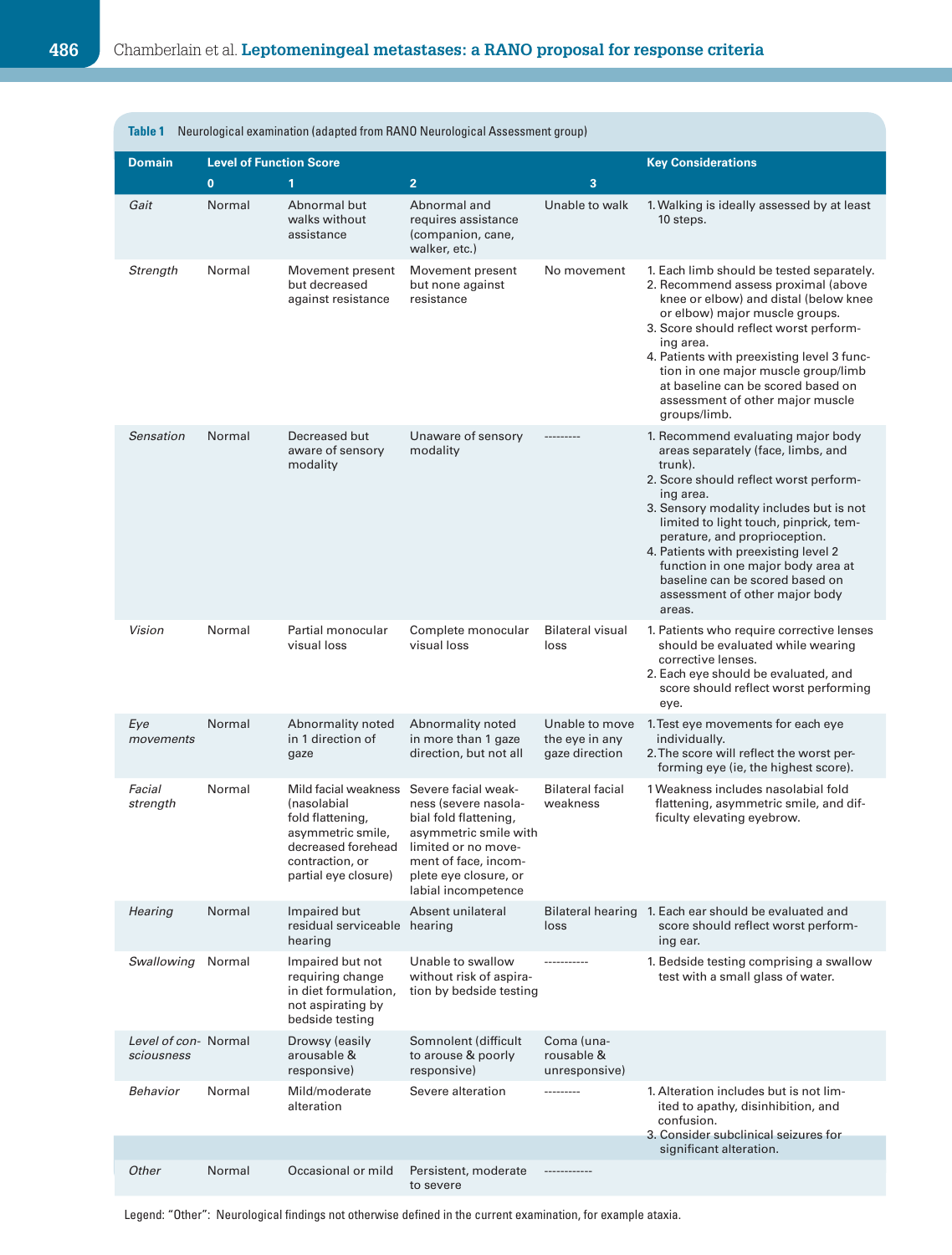<span id="page-3-0"></span>**Table 2.** MRI parameters in leptomeningeal disease

#### **MRI prerequisites**

1.5T and 3T MR scanners only

Use of same MRI at baseline and follow-up

MRI to be performed prior to lumbar puncture

#### **Recommended MRI sequences**

*Brain*

Volumetric 3D T1 (magnetization-prepared rapid acquisition with gradient echo [MPRAGE] or spoiled gradient [SPGR]) postcontrast image with isotropic 1-mm voxels to permit reformatting in 3 planes (axial, coronal, and sagittal)

Reformatted slice thickness 3 mm to obtain good signal to noise ration and manageable number of slices for full brain coverage

IV contrast dose = 0.1 mmol/kg of gadolinium-based agent.

*Spine*

Volumetric 3DT1 (MPRAGE or SPGR) postcontrast image in sagittal plane with isotropic 1 mm voxels to permit reformatting in 3 planes (axial, coronal, and sagittal) with a 2‒3 mm reformatted slice thickness without gap.

the CSF is cleared of identifiable tumor cells from all sites of identified disease and maintains that status for 4 weeks, a time period felt to be clinically relevant. Nonetheless, the working group recognizes the limitations of cytological response, as the sensitivity of CSF cytology is poor and the potential of making a declaration of "response" even though tumor cells are still present in CSF but not found (ie, a false negative) may be as high as  $50\%$ .<sup>15</sup> Importantly, results of CSF cytology are dependent upon a number of factors, including (i) whether sufficient volume (a minimum of 10mL) is obtained at time of acquisition, (ii) a site is selected as close to symptomatic or radiographically proven disease as possible to obtain CSF (for example, patients with primarily intracranial LM more often have positive CSF cytology from an intracranial site compared with lumbar CSF sampling), and (iii) rapid processing by pathology occurs after obtaining CSF for analysis.<sup>16,[19](#page-7-5)</sup> Designation as progressive or refractory disease based upon CSF assessment does not require a confirmatory CSF analysis following a treatment course which fails to show a complete response. Progressive disease is defined by either conversion of negative to positive CSF cytology or failure to convert positive cytology to negative following induction (duration may vary according to treatment and trial design) [refractory disease] [\(Table 3](#page-4-0)). A practical issue with the declaration of refractory disease in a patient with persistently positive CSF cytology after induction therapy is seen in the instance wherein patients are otherwise clinically and radiographically stable or improved. The working group was unable to achieve a consensus in this clinical scenario notwithstanding evidence from RCT that suggests survival in patients with persistently positive CSF cytology following induction therapy with intra-CSF chemotherapy is abbreviated relative to patients in whom CSF conversion is seen. However, prior studies have not defined response parameters for clinical or radiological disease progression and as such, interpreting the meaning of positive CSF cytology in an otherwise stable patient is difficult. Currently 2 clinical trials in France of women with breast cancer and LM have elected not to consider CSF

cytology as a primary response criterion and when completed will clarify the utility of CSF cytology in this solid tumor-related LM.

CSF FC in contrast is a quantitative analysis that utilizes a binary outcome (ie, positive or negative, like CSF cytology).<sup>20-30</sup> This method has been evaluated mainly for hematologic LM and is used as an additional (or replacement) method to cytology.<sup>20</sup> An advantage of FC is that it relies on automation, thus allowing an objective determination of CSF tumor burden as contrasted with the subjective morphology interpretation by CSF cytology.<sup>21</sup> The sensitivity of FC permits detection of very low CSF disease burden, as low as 0.1% of the total CSF cell count.[24](#page-7-8) In patients with lymphoma, positive FC even in the presence of negative CSF cytology has been associated with increased risk of CNS relapse, suggesting that even a low burden of disease is clinically relevant.<sup>[22](#page-7-9),[25](#page-7-10),[26](#page-7-11)</sup> False positive results have been reported in patients with inflammatory diseases and without known hematologic malignancy.<sup>27</sup> Therefore, in patients without known hematologic malignancy, FC results should be interpreted with caution.<sup>18,22</sup> A limitation of CSF FC is that cancer cells deteriorate rapidly after removal, especially when centrifuged many times.<sup>[23](#page-7-14)</sup> However, with the use of a stabilizing medium, FC may be reliably performed up to 18 hours after collection of the CSF.<sup>29</sup> Nevertheless, this technique requires standardization, with special attention given to speed of processing, adequate use of centrifugation, and buffer use to permit cell viability as well as optimal use of markers.<sup>[23](#page-7-14),30</sup> Response to treatment would be assessed similar to that of CSF cytology. Despite the greater sensitivity of FC, very infrequently FC remains negative in a patient with positive cytology; therefore, the two techniques should be used in parallel in patients with hematologic malignancies.<sup>[20](#page-7-6),[25](#page-7-10)</sup> CSF FC as used to assess LM in patients with hematologic cancers, if persistently positive, constitutes refractory disease irrespective of neurological or radiological determination dissimilar to the definition of progressive disease when utilizing CSF cytology [\(Table 3](#page-4-0)).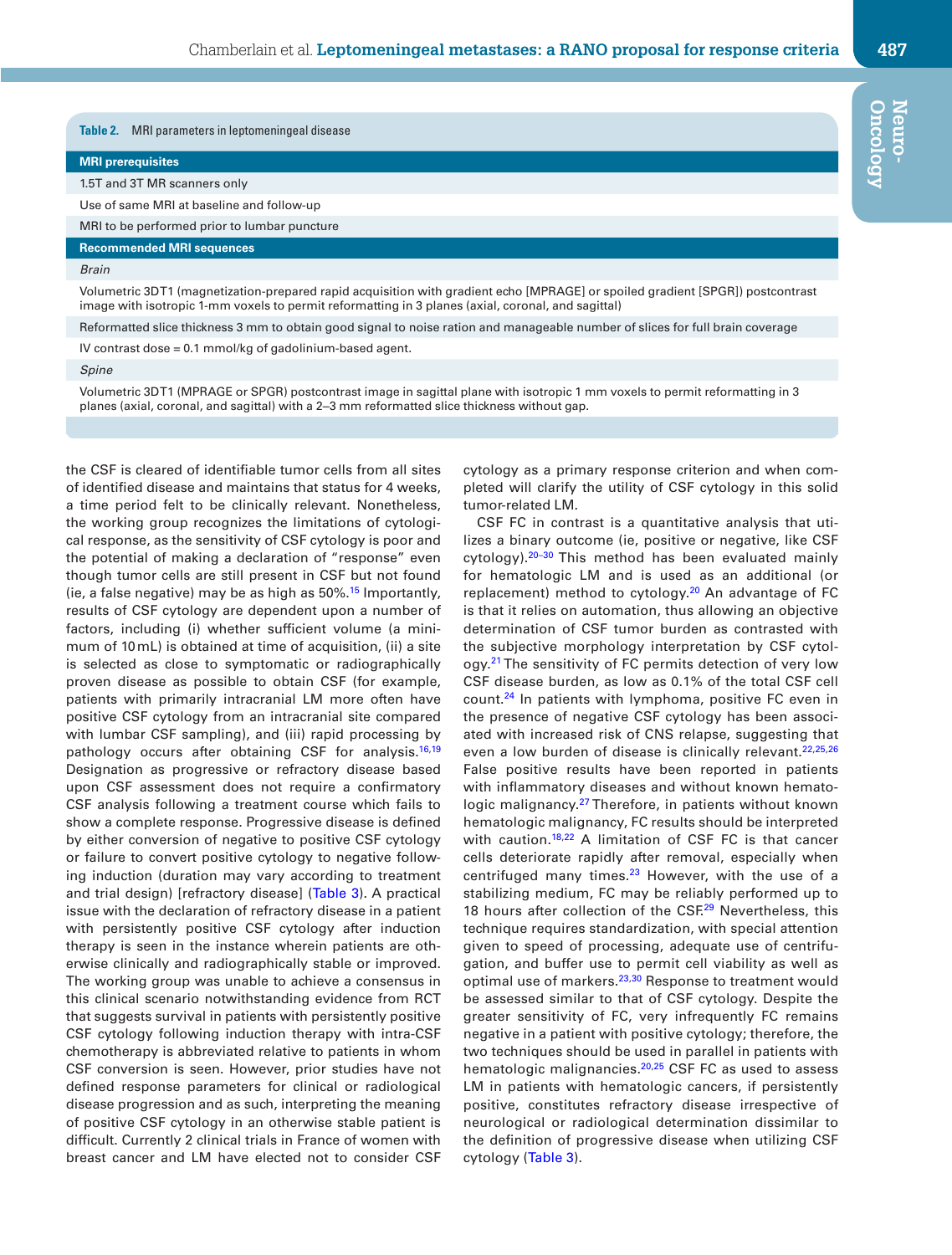<span id="page-4-0"></span>**Table 3.** Scorecard for radiographic assessment in leptomeningeal metastases

| <b>MRI Findings</b>                                    | Present (1) or Absent (0) or<br>Non-evaluable (NE) | <b>Dimensions Of Measurable Nodules</b><br><b>Defined as</b><br>>5 x 10 mm (orthogonal diameters) | <b>Change from</b><br><b>Previous MRI</b><br>$(-3 to +3)$ |
|--------------------------------------------------------|----------------------------------------------------|---------------------------------------------------------------------------------------------------|-----------------------------------------------------------|
| <b>BRAIN</b>                                           |                                                    |                                                                                                   |                                                           |
| Nodules (subarachnoid or<br>ventricular)               |                                                    |                                                                                                   |                                                           |
| Leptomeningeal enhancement*                            |                                                    |                                                                                                   |                                                           |
| Cranial nerve enhancement                              |                                                    |                                                                                                   |                                                           |
| Hydrocephalus <sup>^</sup>                             |                                                    |                                                                                                   |                                                           |
| Parenchymal (brain metastases)^                        |                                                    |                                                                                                   |                                                           |
| <b>SPINE</b>                                           |                                                    |                                                                                                   |                                                           |
| Nodules (subarachnoid)                                 |                                                    |                                                                                                   |                                                           |
| Leptomeningeal enhancement                             |                                                    |                                                                                                   |                                                           |
| Nerve root enhancement                                 |                                                    |                                                                                                   |                                                           |
| Parenchymal(intramedullary<br>metastases) <sup>^</sup> |                                                    |                                                                                                   |                                                           |
| Epidural metastasis ^                                  |                                                    |                                                                                                   |                                                           |
| <b>TOTAL SCORE</b>                                     |                                                    |                                                                                                   |                                                           |

Legend:

\*Leptomeningeal enhancement may include pia, cerebellar folia, ventricular ependyma or cerebral sulci.

^Both hydrocephalus and parenchymal metastases, either brain or spine, are noted as present or absent but not used for LM response determination.

Column 2: scored as 1 (present) or 0- (absent) or non-evaluable (NE). A maximum of 5 radiographic target lesions are selected from baseline imaging to score on follow-up.

Column 3: scores each measurable lesion (at least 5 × 10 mm) excluding parenchymal as 1 (present with maximum orthogonal diameters) or 0 (absent).

Column 4: change from baseline or prior image scored as same (0), probable improvement (+1), definite improvement (+2), no evidence of disease (+3) or probable worsening (−1), definite worsening (−2), new site(s) of disease (−3). Measurable nodules defined as ≥5 × 10 mm are scored as same (0), resolved (no evidence of disease, complete response), definitely better (+2; partial response) [decrease by >50% in the summed product of orthogonal diameters], definite worsening (−2; progressive disease) [increase by >25% in the summed product of orthogonal diameters]. A composite score (total score) is calculated and compared with the baseline total score. A 25% worsening in the current score relative to baseline defines radiographic progressive disease. A 50% improvement in the current score defines a radiographic partial response. Resolution of all baseline radiographic abnormalities defines a complete response. All other situations define stable disease.

CSF assessment (CSF cytology in all cancers and combined CSF cytology and FC in hematologic malignancies) is suggested at baseline and repeated with each cycle of LM-directed therapy (once weekly or twice monthly during induction, monthly or bimonthly during maintenance therapy). The addition of CSF protein, glucose, and cell count is not recommended in assessing response to treatment in clinical trials, as these adjunctive measures rarely reflect disease response but may be useful in other clinical contexts such as treatment-related toxicity or CSF cytology-negative LM. In the future, advancement in methodologies for the identification of CSF circulating tumor cells—for example, utilizing rare cell capture technology or CellSearch—will potentially be more sensitive, and if validated, such methods might warrant revisions in the current recommendations.<sup>31-35</sup> Similarly, identification of new soluble CSF biomarkers might, if validated, alter current response definitions.<sup>36-41</sup> The use of novel biomarkers such as tumor antigens, signaling pathway molecules involved in extravasation, adhesion, migration, angiogenesis, and chemokines are currently being evaluated as to a role for improved detection and treatment of LM, but none of these assays have been validated.<sup>36-41</sup>

## **Neuroimaging Assessment**

The most challenging element of response assessment in LM is the neuroimaging evaluation. The question of whether MRI assessment can replace CSF analysis has never been addressed, primarily as (i) there are no criteria for adjudicating response by MRI in LM disease, (ii) MRI is underused in a standardized manner in RCT of LM disease, and (iii) perhaps most importantly, normal MRI assessment in patients with LM disease is not infrequent. MRI assessment of the neuraxis is useful only when positive and as such in patients with negative MRI, alternative methods of response are required.

MRI abnormalities of LM include enhancement of the leptomeninges of the brain or spinal cord identified as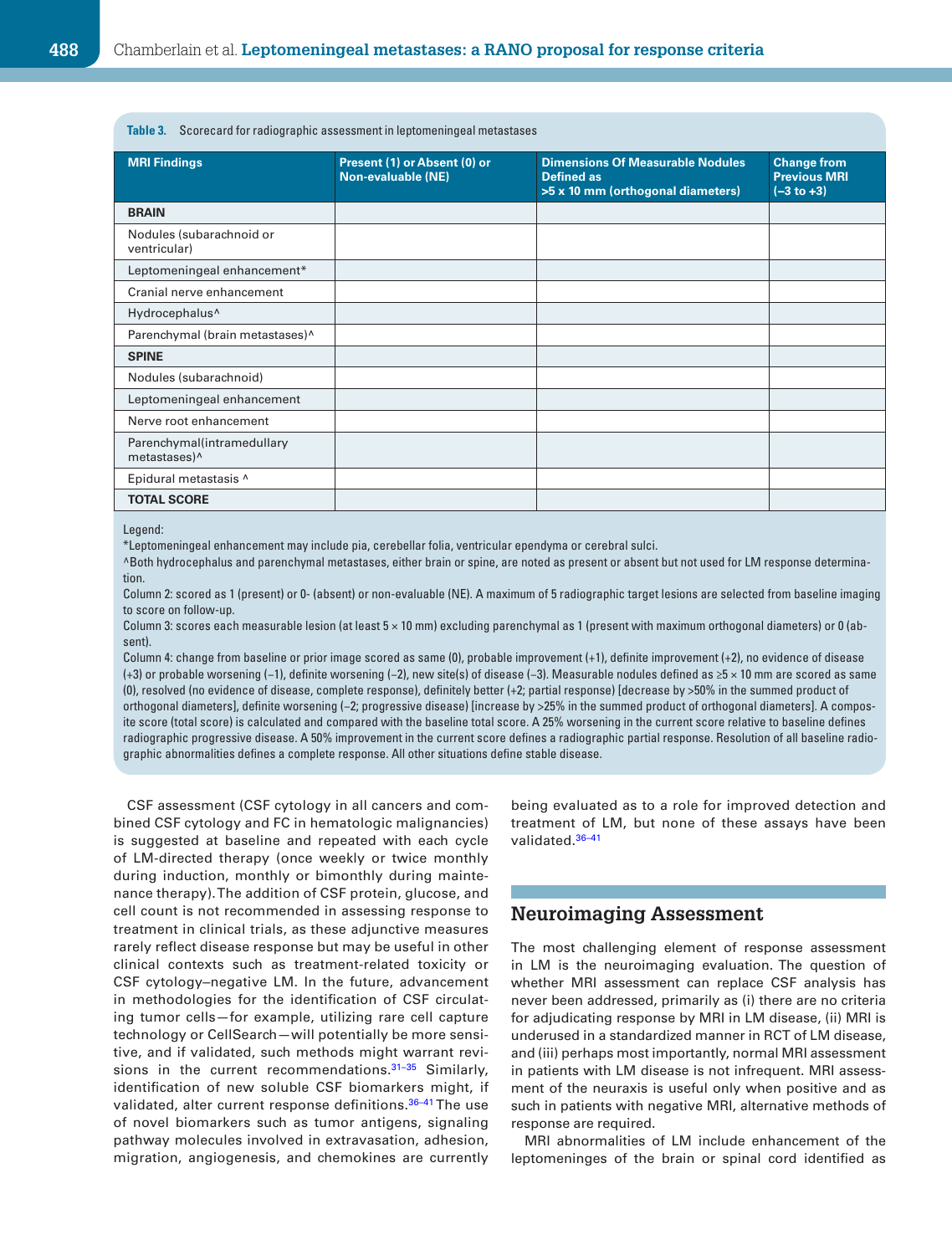<span id="page-5-0"></span>

| <b>Table 4.</b> Response determination in leptomeningeal metastases                                                                                                                                                                                                                                                                                            |                         |                                                                                   |                                                            |                                                                   |                       |                                                |  |  |  |
|----------------------------------------------------------------------------------------------------------------------------------------------------------------------------------------------------------------------------------------------------------------------------------------------------------------------------------------------------------------|-------------------------|-----------------------------------------------------------------------------------|------------------------------------------------------------|-------------------------------------------------------------------|-----------------------|------------------------------------------------|--|--|--|
| <b>Assessment</b>                                                                                                                                                                                                                                                                                                                                              | <b>Response</b>         | <b>Progressive or refractory disease</b>                                          | <b>Stable Disease</b>                                      |                                                                   |                       |                                                |  |  |  |
|                                                                                                                                                                                                                                                                                                                                                                |                         | <b>Neurological</b><br><b>Examination</b><br><b>Defined</b><br><b>Progression</b> | <b>CSF Defined</b><br><b>Disease</b><br><b>Progression</b> | <b>Radiologic</b><br><b>Defined Disease</b><br><b>Progression</b> | Symptoms <sup>^</sup> |                                                |  |  |  |
| <b>Neurological</b><br><b>Exam</b>                                                                                                                                                                                                                                                                                                                             | <b>Improved</b>         | <b>Worse</b>                                                                      | <b>Stable</b>                                              | <b>Stable</b>                                                     | <b>Stable</b>         | <b>Stable</b>                                  |  |  |  |
| CSF cytology<br>(all cancers)                                                                                                                                                                                                                                                                                                                                  | Negative                | Negative                                                                          | Positive (lack<br>consensus)                               | Negative                                                          | Negative              | Negative or positive<br>(solid tumors only)    |  |  |  |
| <b>CSF flow</b><br>cytometry<br>(in hematologic<br>cancers only)                                                                                                                                                                                                                                                                                               | Negative                | Negative                                                                          | Positive<br>(lack consensus)                               | Negative                                                          | Negative              | Negative or positive                           |  |  |  |
| CNS<br>imaging                                                                                                                                                                                                                                                                                                                                                 | Definite<br>improvement | Stable                                                                            | <b>Stable</b>                                              | Definite<br>worsening                                             | <b>Stable</b>         | Stable or equivocally<br>worsening or improved |  |  |  |
| Steroid dose<br>(in hematologic<br>cancers only)                                                                                                                                                                                                                                                                                                               | None or<br>decreased    | Stable or<br>increased                                                            | Stable or<br>increased                                     | Stable or<br>increased                                            | Stable                | Stable or decreased                            |  |  |  |
| Symptom<br>assessment                                                                                                                                                                                                                                                                                                                                          | Improved                | Worse or stable                                                                   | Worse or stable                                            | Worse or stable                                                   | Worse                 | Stable                                         |  |  |  |
| Legend:<br>CSF cytology negative Defined as either true negative or atypical<br>CSF cytology positive Defined as true positive or suspicious<br>Stable Defined as stable or indeterminate<br>Symptoms <sup>^</sup> Stable; no change (-1 to +1 in symptom inventory<br>Worse; $-2$ to $-3$ in symptom inventory<br>Improved; $+2$ to $+3$ in symptom inventory |                         |                                                                                   |                                                            |                                                                   |                       |                                                |  |  |  |

enhancement of the cranial nerves and spinal nerve roots, brain surface, cerebellar foliae, and within cerebral sulci.<sup>[42–49](#page-7-19)</sup> Pathological enhancement may be nodular, linear, or curvilinear as well as focal or diffuse. Because radiographic features typical of LM are generally small in volume and complex in geometry, current MRI technology does not permit quantitative assessment. 31–33 Nodules in the subarachnoid space or ventricles are often difficult to measure because they are small (often <5 mm), adjoined by linear enhancement, and subject to inter-MRI variability due to slice positioning and contrast conspicuity. The working group recommends that nodular disease that is  $\ge$ 5 × 10 mm in orthogonal diameters be defined as measurable and be serially assessed in follow-up imaging. Synchronous or metachronous presence of parenchymal brain or spine metastases should be considered separately from response definitions for LM and would be adjudi-cated independently as previously described.<sup>[50](#page-8-0)</sup>

The working group recommends contrast MRI of brain and entire spine at baseline and at prespecified times thereafter, such as following completion of induction therapy. Other neuroimaging modalities (MR spectroscopy, MR perfusion, and PET) do not currently have a defined role in the assessment of LM. Radioisotope cisternography, also referred to as CSF flow studies, is recommended only in patients considered for intra-CSF therapy, as disruption of CSF movement impacts intra-CSF drug delivery.<sup>51-55</sup>

Suggested imaging requirements for MRI are given in [Table 2](#page-3-0). Interpretation of MRI emphasizes areas of pathological gadolinium enhancement consistent with LM. Presence or absence of hydrocephalus should be noted and contribute to response assessment. However, changes in hydrocephalus volume are not part of the proposed system for assessment of LM response. It is proposed that 6 regions (outlined in [Table 3\)](#page-4-0) of the CNS be assessed for pathological contrast enhancement on MRI consistent with LM, with findings for each region documented at baseline as present (abnormality present), absent (no abnormality; normal), or non-evaluable (NE). In follow-up, features in these regions (or new regions of involvement) should be assessed as completely resolved (+3), definitely improved (+2), possibly improved (+1), unchanged (0), possibly worse (−1), definitely worse (−2), or new site of disease (−3), as per [Table 3](#page-4-0). A scheme for combining these assessments to determine response to treatment is given in [Tables 3](#page-4-0) and [4](#page-5-0). Assessment should emphasize changes in size and extent but not in intensity of enhancement. Subarachnoid or ventricular nodules with nonmeasurable dimensions should be noted and considered in assessing change as with enhancement. Nodules that are measurable are defined as definitely worse if >25% of the baseline sum of the product of their orthogonal diameters. Similarly, if the summed product of orthogonal diameters of the tumor nodules decreases >50%, then response would be graded as definitely improved (ie, partial response). Nodules that disappear on treatment would be graded as a complete response for this defined target lesion only. All other parameters of measurable nodules would be rated as stable. Overall radiographic response is determined by the composite score for both measurable and nonmeasurable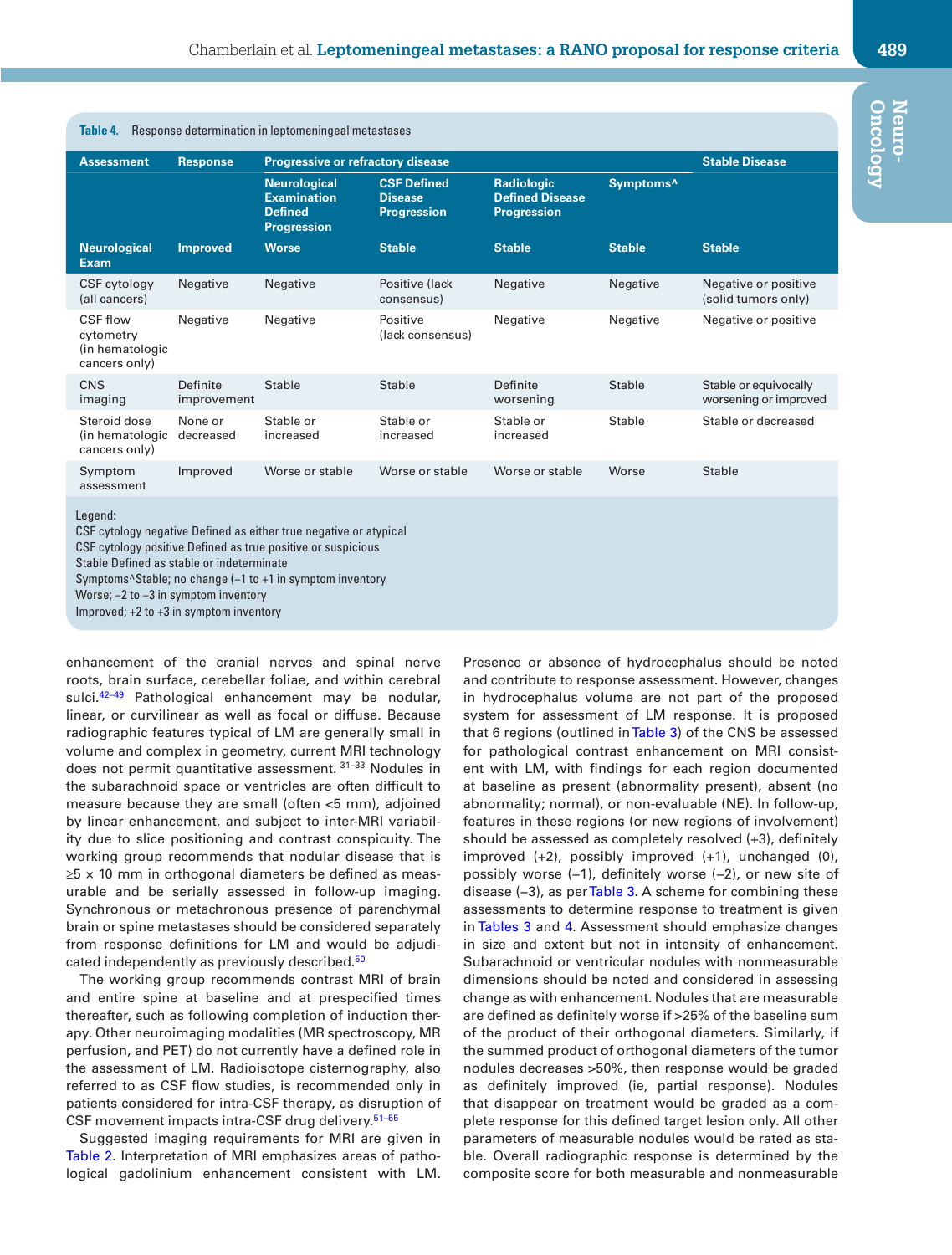lesions. Up to 5 target radiographic lesions (either measurable or nonmeasurable) are selected at baseline and followed serially to permit response assessment (Table 3). Radiographic response may reflect treatment with either chemotherapy (systemic or intra-CSF) or involved-field radiotherapy. Fluid attenuated inversion recovery (FLAIR) and T2 abnormalities without enhancement are not assessable as features of LM and may result in false positive interpretation. Changes in parenchymal brain or spine metastases should be noted but are not considered in the radiological assessment of LM.

Several caveats regarding this proposed radiographic assessment of LM are to be noted. The conspicuity of enhancing features may vary with gadolinium formulation and dose, rapidity of infusion, and elapsed time between infusion and image acquisition. Image raters are encouraged to note the prominence of enhancement of normal enhancing features (dura, falx, choroid plexus, vessels, and leptomeninges) and account for these normal features when assessing change on successive scans. Raters should be especially circumspect about interpreting response of leptomeningeal contrast enhancement without nodularity. Care should be taken to avoid considering enhancement due to LM which results from intra-CSF treatment, postsurgical enhancement of dura/arachnoid, skull metastases, intracranial hypotension (especially after a lumbar puncture or placement of a ventriculoperitoneal shunt), blood vessels, etc. For nodules that are not measurable as defined above, raters are advised to be conservative about interpreting possible changes that may be due to different slice spacing.

Clinical, MRI, and CSF assessments should ideally be performed at the same timepoints, but with MRI preceding lumbar puncture. MRI should be avoided shortly after lumbar puncture to minimize false positive meningeal enhancement.<sup>[48](#page-8-2),[56](#page-8-3)</sup>

The recommendations for neuroimaging assessment of LM have not been validated and should be regarded as a work in progress. Experience with this proposed strategy and advances in technology—for example, postcontrast T2-FLAIR MRI—are likely to refine and improve neuroimaging assessment of LM in the future.<sup>57-59</sup>

## **Conclusions**

Response evaluation in LM is a challenging subject in neuro-oncology in that there exists little to no consensus. The RANO LM working group proposes a composite response assessment wherein evaluation of the neurological examination is performed using a newly proposed standardized instrument, CSF cytology/FC evaluation, along with a composite score of MRI of the CNS, which also is a newly proposed instrument. These 3 elements (neurological examination, presence or absence of CSF circulating tumor cells, and neuraxis imaging) are used together and at each response assessment. While the current proposed response criteria for LM does not account for all aspects of this metastatic complication (for example, response of brain metastases or systemic cancer), it does provide a framework for use in clinical trials. The novel response instruments proposed herein require validation and likely modification over time to account for changes in CSF and CNS imaging diagnostics as they pertain to LM. Importantly in the current proposal, progressive disease is defined in 2 specific contexts: worsening neurological examination due to LM (sufficient in isolation), persistently positive CSF cytology or FC (insufficient in isolation), or worsening neuroradiographic assessment (sufficient in isolation) ([Table 4](#page-5-0)). The latter category of radiological progressive LM [\(Table 2\)](#page-3-0) is like the neurological examination: a composite score and a newly proposed instrument that will require validation and likely modification with use and new methodology. The inclusion of an assessment by a symptom burden instrument as shown in [Table 3](#page-4-0) is proposed as having clinical relevance in that elements of LM that are defined only by symptoms (headache, seizures) are not included by standard response tools.

## **Acknowledgment**

We would like to express our appreciation for the expert administrative assistance provided by Alisa Clein.

#### **Authors report no conflicts of interest to declare.**

## **References**

- <span id="page-6-0"></span>1. Chamberlain MC, Soffietti R, Raizer, et al. Leptomeningeal metastasis: a Response Assessment in Neuro-Oncology critical review of endpoints and response criteria of published randomized clinical trials. *Neuro Oncol*. 2014;16(9):1176–1185.
- <span id="page-6-1"></span>2. Hitchins RN, Bell DR, Woods RL, et al. A prospective randomized trial of single-agent versus combination chemotherapy in meningeal carcinomatosis. *J Clin Oncol*. 1987; 5(10):1655–1662.
- 3. Grossman SA, Finkelstein DM, Ruckdeschel JC, et al. Randomized prospective comparison of intraventricular methotrexate and thiotepa in patients with previously untreated neoplastic meningitis. *J Clin Oncol*. 1993;11(3):561–569.
- 4. Glantz MJ, Jaeckle KA, Chamberlain MC, et al. A randomized controlled trial comparing intrathecal sustained-release cytarabine (DepoCyt) to intrathecal methotrexate in patients with neoplastic meningitis from solid tumors. *Clin Cancer Res*. 1999;5(11):3394–3402.
- 5. Glantz MJ, LaFollette S, Jaeckle KA, et al. Randomized trial of a slow release versus a standard formulation of cytarabine for the intrathecal treatment of lymphomatous meningitis. *J Clin Oncol*. 1999;17(10):3110–3116.
- 6. Boogerd W, van den Bent MJ, Koehler PJ, et al. The relevance of intraventricular chemotherapy for leptomeningeal metastasis in breast cancer: a randomized study. *Eur J Cancer*. 2004;40(18):2726–2733.
- 7. Shapiro WR, Schmid M, Glantz M, et al. A randomized phase III/IV study to determine benefit and safety of cytarabine liposome injection for treatment of neoplastic meningitis [abstract]. *J Clin Oncol*. 2006; 24(June 6 suppl.):1528.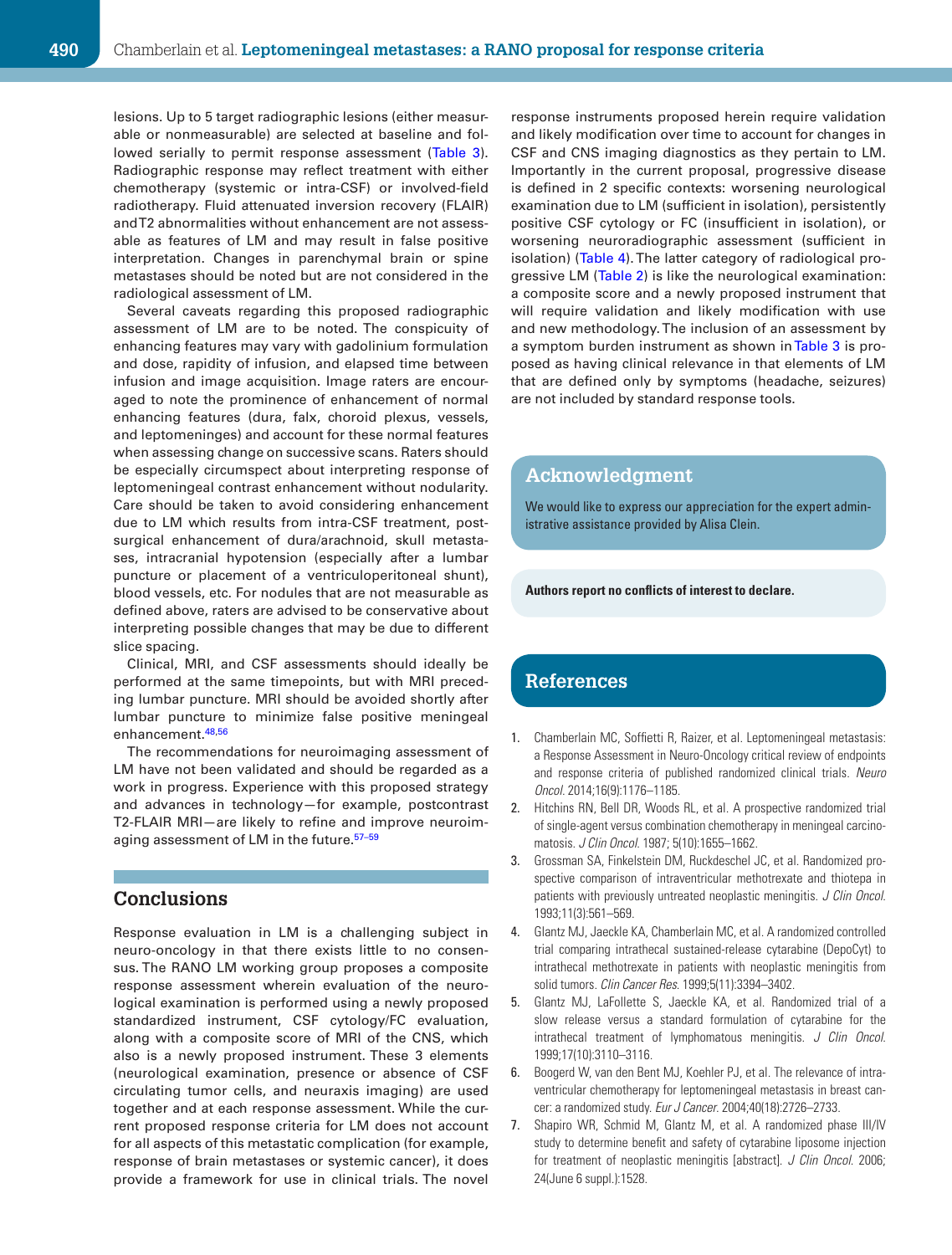- 8. Groves MD, Glantz MJ, Chamberlain MC, et al. A multicenter phase II trial of intrathecal topotecan in patients with meningeal malignancies. *Neuro Oncol*. 2008;10(2):208–215.
- <span id="page-7-0"></span>9. Gajjar A, Fouladi M, Walter AW, et al. Comparison of lumbar and shunt cerebrospinal fluid specimens for cytologic detection of leptomeningeal disease in pediatric patients with brain tumors. *J Clin Oncol*. 1999;17(6):1825–1828.
- <span id="page-7-1"></span>10. Armstrong TS, Wefel JS, Wang M, et al. Net clinical benefit analysis of radiation therapy oncology group 0525: a phase III trial comparing conventional adjuvant temozolomide with dose-intensive temozolomide in patients with newly diagnosed glioblastoma. *J Clin Oncol*. 2013;31(32):4076–4084.
- 11. Brandberg Y, Johansson H, Aamdal S, et al. Role functioning before start of adjuvant treatment was an independent prognostic factor for survival and time to failure. A report from the Nordic adjuvant interferon trial for patients with high-risk melanoma. *Acta Oncol*. 2013;52(6):1086–1093.
- 12. Chamberlain MC. Neoplastic meningitis: deciding who to treat. *Expert Rev Neurotherap*. 2004;4(4):89–96.
- 13. Shapiro WR, Young DF, Mehta BM. Methotrexate: distribution in cerebrospinal fluid after intravenous, ventricular and lumbar injections. *N Engl J Med*. 1975;293(4):161–166.
- <span id="page-7-2"></span>14. Siegal T. Leptomeningeal metastases: rationale for systemic chemotherapy or what is the role of intra-CSF-chemotherapy? *J Neuro Oncol*. 1998;38(2–3):151–157.
- <span id="page-7-3"></span>15. Jung H, Sinnarajah A, Enns B, et al. Managing brain metastases patients with and without radiotherapy: initial lessons from a team-based consult service through a multidisciplinary integrated palliative oncology clinic. *Support Care Cancer*. 2013;21(12):3379–3386.
- <span id="page-7-4"></span>16. Quinten C, Martinelli F, Coens C, et al. Patient Reported Outcomes and Behavioral Evidence (PROBE) and the European Organization for Research and Treatment of Cancer (EORTC) Clinical Groups. A global analysis of multitrial data investigating quality of life and symptoms as prognostic factors for survival in different tumor sites. *Cancer*. 2014;120(2):302–311.
- 17. Glass JP, Melamed M, Chernik NL, et al. Malignant cells in cerebrospinal fluid (CSF): the meaning of a positive CSF cytology. *Neurology*. 1979;29(10):1369–1375.
- <span id="page-7-13"></span>18. Glantz MJ, Cole BF, Glantz LK, et al. Cerebrospinal fluid cytology in patients with cancer: minimizing false-negative results. *Cancer*. 1998;82(4):733–739.
- <span id="page-7-5"></span>19. Chamberlain MC, Glantz M, Groves MD, et al. Diagnostic tools for neoplastic meningitis: detecting disease, identifying patient risk, and determining benefit of treatment. *Semin Oncol*. 2009;36(suppl):S35–45.
- <span id="page-7-6"></span>20. Strik H, Luthe H, Nagel I, et al. Automated cerebrospinal fluid cytology: limitations and reasonable applications. *Anal Quant Cytol Histol*. 2005;27(3):167–173.
- <span id="page-7-7"></span>21. Rogers LR, Duchesneau PM, Nunez C, et al. Comparison of cisternal and lumbar CSF examination in leptomeningeal metastasis. *Neurology*. 1992;42(6):1239–1241.
- <span id="page-7-9"></span>22. Nuckel H, Novotny J, Noppeney R, et al. Detection of malignant haematopoietic cells in the cerebrospinal fluid by conventional cytology and flow cytometry. *Clin Lab Haem*. 2006;28(1):22–29.
- <span id="page-7-14"></span>23. Aune MW, Becker JL, Brugnara C, et al. Automated flow cytometric analysis of blood cells in cerebrospinal fluid: analytic performance. *Am J Clin Pathol*. 2004;121(5):690–700.
- <span id="page-7-8"></span>24. Sancho JM, Orfao A, Quijano S, et al. Clinical significance of occult cerebrospinal fluid involvement assessed by flow cytometry in non-Hodgkin's lymphoma patients at high risk of central nervous system disease in the rituximab era. *Eur J Haematol*. 2010;85(4):321–328.
- <span id="page-7-10"></span>25. Dux R, Kindler-Röhrborn A, Annas M, et al. A standardized protocol for flow cytometric analysis of cells isolated from cerebrospinal fluid. *J Neurol Sci*. 1994;121(1):74–78
- <span id="page-7-11"></span>26. Hedge U, Fille A, Little RF, et al. High incidence of occult leptomenigeal disease detected by flow cytometry in newly diagnosed aggresive B-cell

lymphomas at risk for central nervous system involvement: the role of flow cytometry versus cytology. *Blood*. 2005;105(2):496–502.

- <span id="page-7-12"></span>27. Bromberg JE, Breems DA, Kraan J, et al. CSF flow cytometry greatly improves diagnostic accuracy in CNS hematologic malignancies. *Neurology*. 2007; 68(20):1674–1679.
- 28. Benevolo G, Stacchini A, Spina M, et al. Final results of a multicenter trial addressing role of CSF flow cytometric analysis in NHL patients at high risk for CNS dissemination. *Blood*. 2012; 120(16):3222–3228.
- <span id="page-7-15"></span>29. Nowakowski GS, Call TG, Morice WG, et al. Clinical significance of monoclonal B cells in cerebrospinal fluid. *Cytometry B Clin Cytom*. 2005;63(1):23–27.
- <span id="page-7-16"></span>30. de Graaf MT, de Jongste AH, Kraan J, et al. Flow cytometric characterization of cerebrospinal fluid cells. *Cytometry B Clin Cytom*. 2011;80(5):271–281.
- <span id="page-7-17"></span>31. Quijano S, Lopez A, Manuel SJ, et al. Identification of leptomeningeal disease in aggressive B-cell non-Hodgkin's lymphoma: improved sensitivity of flow cytometry. *J Clin Oncol*. 2009; 27(9):1462–1469.
- 32. Kraan J, Gratama JW, Haioun C, et al. Flow cytometric immunophenotyping of cerebrospinal fluid. *Curr Protoc Cytom*. 2008;Chapter 6: Unit6.25.
- 33. Nayak L, Fleisher M, Gonzalez-Espinosa R, et al. Rare cell capture technology for the diagnosis of leptomeningeal metastaseis in slide tumors. *Neurology*. 2013;80(17):1598–1605.
- 34. Patel AS, Allen JE, Dicker DT, et al. Identification and enumeration of circulating tumor cells in the cerebrospinal fluid of breast cancer patients with central nervous system metastases. *Oncotarget*. 2011;2(10):752–760.
- 35. Le Rhun E, Massin F, Tu Q, et al. Development of a new method for identification and quantification in cerebrospinal fluid of malignant cells from breast carcinoma leptomeningeal metastasis. *BMC Clin Pathol*. 2012;12(1):21.
- <span id="page-7-18"></span>36. Le Rhun E, Tu Q, De Carvalho Bittencourt M, et al. Detection and quantification of CSF malignant cells by the CellSearch technology in patients with melanoma leptomeningeal metastasis. *Med Oncol*. 2013;30(2):538.
- 37. Subira D, Simo M, Illan J, et al. Diagnostic and prognostic significance of flow cytometry immunophenophenotyping in patients with leptomeningeal carcinomatosis. *Clin Exp Metastasis*. 2015;32(4):383–391.
- 38. Chamberlain MC. Cytologically negative carcinomatous meningitis: usefulness of CSF biochemical markers. *Neurology*. 1998;50(4):1173–1175.
- 39. Groves M, Hess KR, Puduvalli VK, et al. Biomarkers of disease: cerebrospinal fluid vascular endothelial growth factor (VEGF) and stromal cell derived factor (SDF)-1 levels in patients with neoplastic meningitis (NM) due to breast cancer, lung cancer and melanoma. *J Neurooncol*. 2009;94(2):229–234.
- 40. Corsini E, Bernardi G, Gaviani P, et al. Intrathecal synthesis of tumor markers is a highly sensitive test in the diagnosis of leptomeningeal metastasis from solid cancers. *Clin Chem Lab Med*. 2009;47(7):874–879.
- 41. Römpp A, Dekker L, Taban I, et al. Identification of leptomeningeal metastasis-related proteins in cerebro-spinal fluid of patients with breast cancer by a combination of MALDI-TOF, MALDI-FTICR and nanoLC-FTICR MS. *Proteomics*. 2007;7(3):474–481.
- <span id="page-7-19"></span>42. Weston CL, Glantz MJ, Connor JR. Detection of cancer cells in the cerebrospinal fluid: current methods and future directions. *Fluids Barriers CNS*. 2011;8(1):14.
- 43. Walbert T, Groves MD. Known and emerging biomarkers of leptomeningeal metastasis and its response to treatment. *Future Oncol*. 2010;6(2):287–297.
- 44. Chamberlain MC. Comparative spine imaging in leptomeningeal metastases. *J Neuro Oncol*. 1995;23(3):233–238.
- 45. Freilich RJ, Krol G, DeAngelis LM. Neuroimaging and cerebrospinal fluid cytology in the diagnosis of leptomeningeal metastasis. *Ann Neurol*. 1995;38(1):51–57.
- 46. Chamberlain MC, Kormanik PA. Prognostic significance of coexistent bulky metastatic central nervous system disease in patients with leptomeningeal metastases. *Arch Neurol*. 1997;54(11):1364–1368.